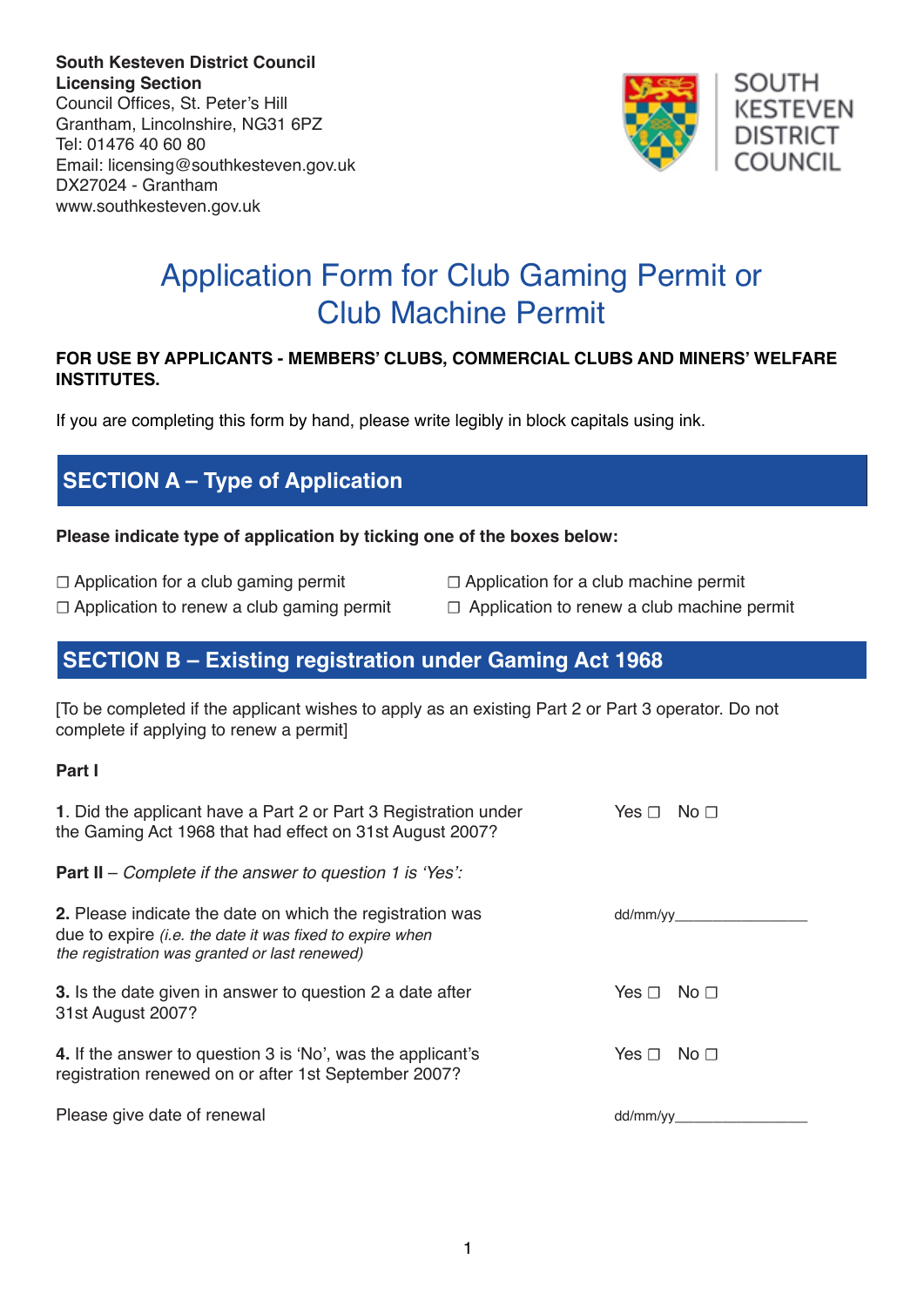**Part III –** Complete if the answer to question 1 is 'NO'

**5.** Was the applicant first registered under Part 2 or Part 3 Yes □ No □ of the Gaming Act 1968 on or after1st September 2007?

Please give date of renewal dd/mm/yy\_

### **Part IV**

**6.** If the answer to either question 1 or 5 is 'Yes', please indicate which type of registration:

☐ Part 2 Registration ☐ Part 3 Registration

**7.** Does this application relate to the same (or substantially the same) Yes  $\Box$  No  $\Box$ premises as those to which the registration relates?

**8**. Is this application made before the 'relevant date'? Yes ☐ No ☐

**[**The 'relevant date' is the date on which the registration is due to expire, except where the applicant is registered for the first time on or after 1st September 2007, or the registration is renewed on or after that date. In those circumstances, the 'relevant date' is:

**(a)** for a Part 2 registration, (in a first registration case) the last day of the period of one year beginning on the date of registration, or (in a renewal case) the last day of the period of ten years beginning on the date of renewal;

**(b)** for a Part 3 registration, the last day of the period of 5 years beginning on the date of registration or renewal.**]**

### **The applicant may apply as an existing operator if:**

**(a)** the answer to questions 1, 3, 7 and 8 is 'Yes' OR

- **(b)** the answer to questions 1, 4, 7 and 8 is 'Yes' OR
- **(c)** the answer to questions 5, 7 and 8 is 'Yes'

### **AND**

- the answer to question 6 is 'Part 2 Registration' and the applicant is applying for a club gaming permit; OR
- the answer to question 6 is 'Part 3 Registration' and the applicant is applying for a club machine permit.

### **If the applicant is applying as an existing operator:**

- Do NOT complete SECTION C
- Relevant documentation must be provided see **SECTION H**
- A different application fee is payable for an existing operator

# **SECTION C – Fast-track Procedure**

### *[This section does not apply to Scotland]*

**9.** Please indicate if this application is made under **Yes** □ No □ the fast-track procedure. *Tick as appropriate*

[to apply under the fast-track procedure, the applicant must be the holder of a club premises certificate *under section 72 of the Licensing Act 2003]*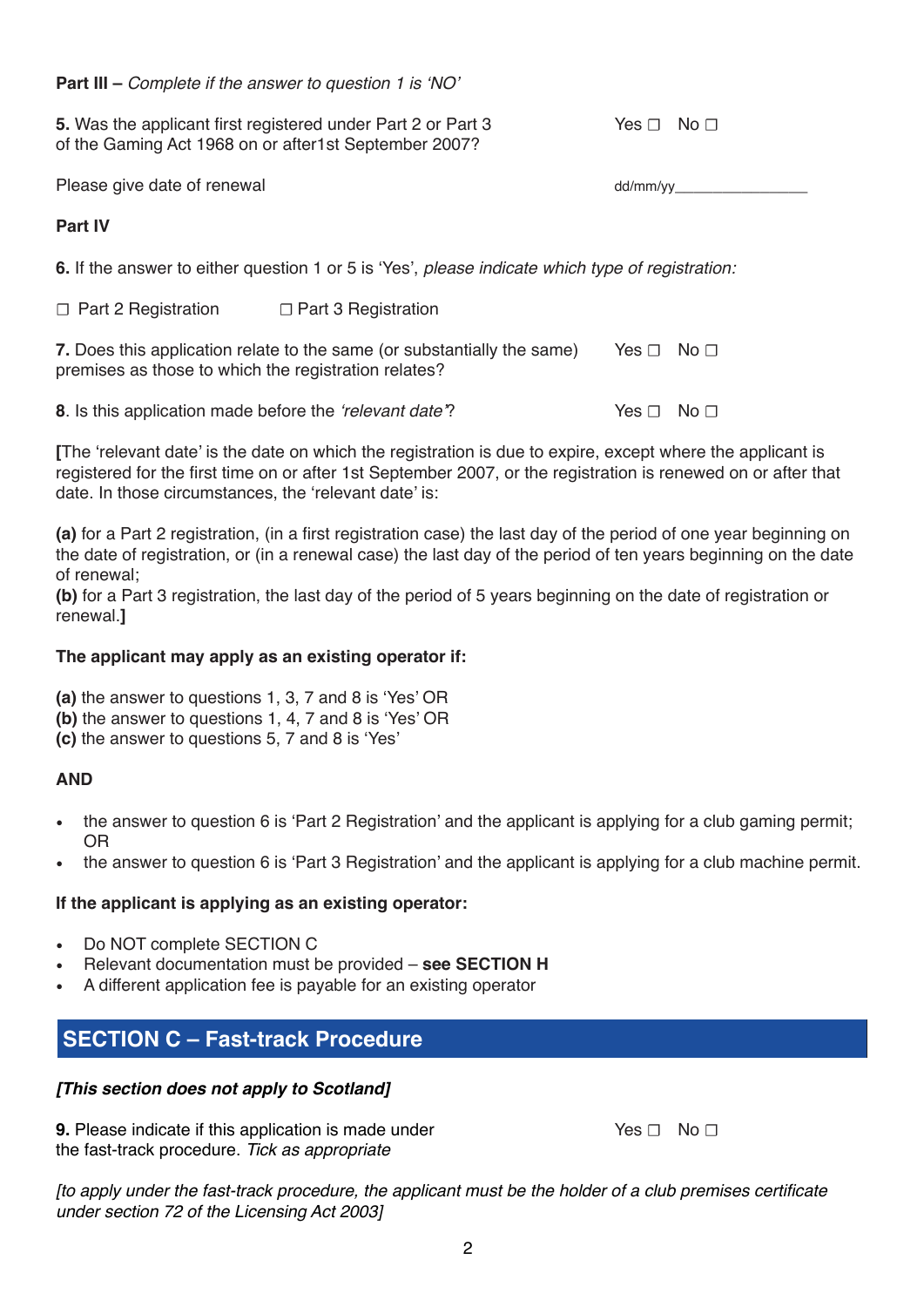**10.** If the answer to question 9 is 'Yes', please complete the declaration below:

'I hereby certify that the applicant for a permit is the holder of a club premises certificate under section 72 of the Licensing Act 2003'

| <b>Full Name:</b> | Signature: |
|-------------------|------------|
|                   |            |

**Capacity** 

If the answer to question 9 is 'Yes' relevant documentation must be provided – **see SECTION H SECTION D** – Details of the Applicant

|                                                                              | 11. Name of applicant |  |
|------------------------------------------------------------------------------|-----------------------|--|
| 12. Address (including postcode) of premises on which the applicant operates |                       |  |
|                                                                              |                       |  |
|                                                                              |                       |  |
|                                                                              | Post Code:            |  |

#### **[any gaming or gaming machines authorised by a relevant permit must take place or be located on these premises]**

# **SECTION E – Information about the Applicant**

only for a limited period of time?

#### **If the applicant is a miners' welfare institute, complete questions 13 to 16:**

| 13. Is the applicant established and conducted for social<br>and recreational purposes?                                                                | Yes $\Box$ No $\Box$ |                 |  |
|--------------------------------------------------------------------------------------------------------------------------------------------------------|----------------------|-----------------|--|
| 14. Are the applicant's affairs managed by a group of individuals of<br>whom at least two thirds are miners' representatives?                          | Yes $\Box$           | No <sub>1</sub> |  |
| 15. Does the applicant operate on premises the use of which is<br>regulated in accordance with a charitable trust?                                     | Yes $\Box$           | No <sub>1</sub> |  |
| 16. If the answer to question 15 is 'Yes', has the charitable trust received money from any of the following                                           |                      |                 |  |
| (a) the Miners' Welfare Fund established by section 20 of<br>the Mining Industry Act 1920,                                                             | Yes $\Box$           | No <sub>1</sub> |  |
| (b) the former body corporate which was known as the Coal<br>Industry Social Welfare Organisation and incorporated under<br>the Companies Act 1948, or | Yes $\sqcap$         | No <sub>1</sub> |  |
| (c) the charitable trust known as the Coal Industry Social<br><b>Welfare Organisation?</b>                                                             | Yes $\Box$           | No <sub>1</sub> |  |
| If the applicant is a members' club or commercial club, complete questions 17 to 22                                                                    |                      |                 |  |
| 17. Is the applicant established with the purpose of functioning                                                                                       | Yes $\Box$           | No <sub>1</sub> |  |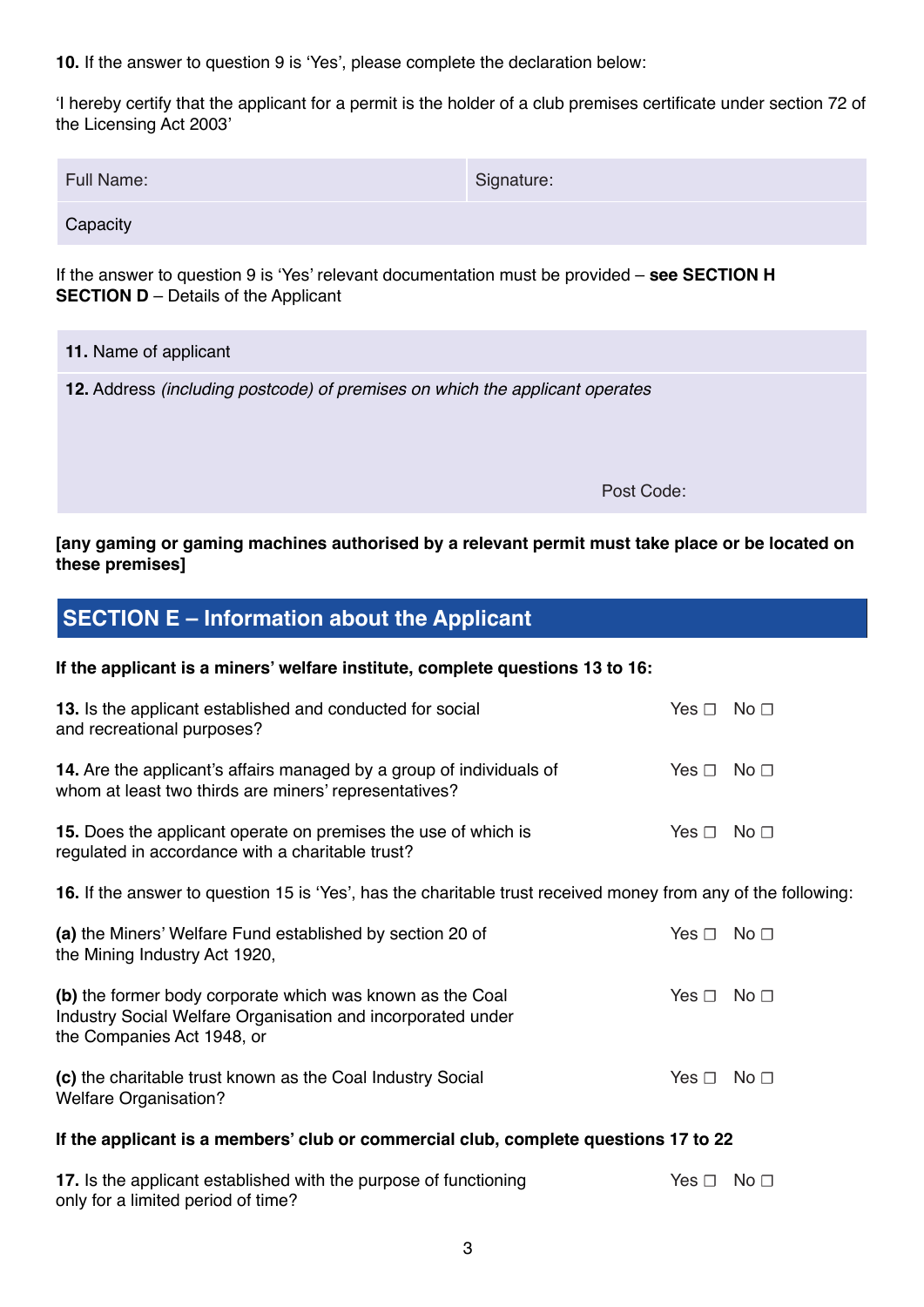| 18. Does the applicant have at least 25 individual members?                           | Yes $\Box$ No $\Box$ |
|---------------------------------------------------------------------------------------|----------------------|
| <b>19.</b> Is the applicant established and conducted for the benefit of its members? | Yes $\Box$ No $\Box$ |
| 20. Is the applicant established or conducted as a commercial enterprise?             | Yes $\Box$ No $\Box$ |

**21.** Describe the purpose(s) for which the applicant is wholly or mainly established and conducted. *Use the space below to tell us*

**22.** If the applicant is established or conducted wholly or mainly for the purpose of the provision of facilities for gaming, please specify the kinds of gaming. *Use the space below to tell us*

# **SECTION F – General information about person completing this application form on behalf of applicant**

**23.** Full Name:

- **24.** Capacity
- **25.** Address *(including postcode)*

Post Code: